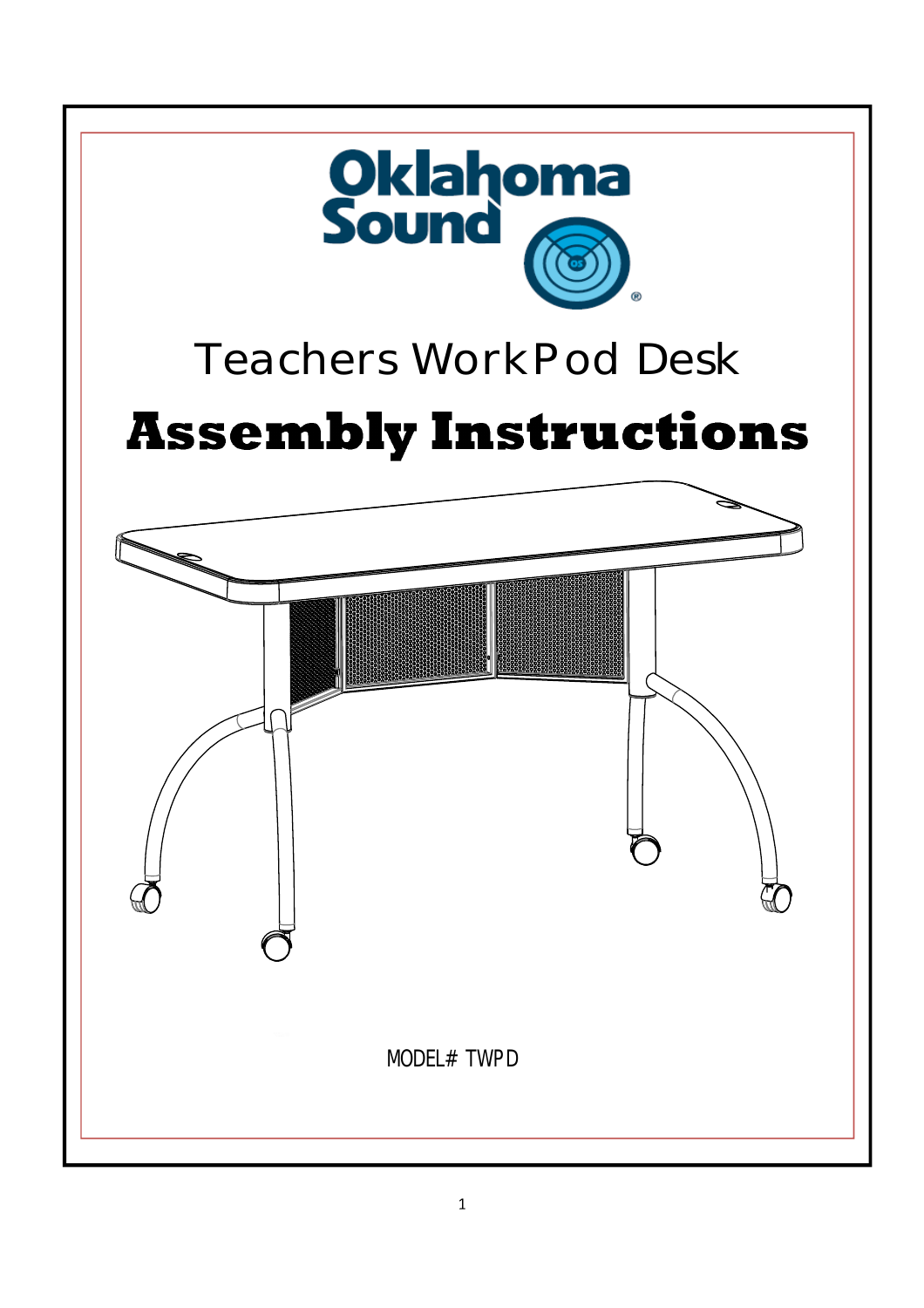

Begin by identifying all the parts and hardware.

| Part List |                |                                                                                                                                                                                                                                                                                                                                                                                                                                                                                                                                                                                                                                  |                            |               |                                                                                                                                                                                     |
|-----------|----------------|----------------------------------------------------------------------------------------------------------------------------------------------------------------------------------------------------------------------------------------------------------------------------------------------------------------------------------------------------------------------------------------------------------------------------------------------------------------------------------------------------------------------------------------------------------------------------------------------------------------------------------|----------------------------|---------------|-------------------------------------------------------------------------------------------------------------------------------------------------------------------------------------|
| Part No.  | No.            | Drawing                                                                                                                                                                                                                                                                                                                                                                                                                                                                                                                                                                                                                          | Part Name                  | Qty           |                                                                                                                                                                                     |
| Part      | c              |                                                                                                                                                                                                                                                                                                                                                                                                                                                                                                                                                                                                                                  | Table Top                  | 1 PC          | (DI)<br>Ð<br>P<br>0<br>P<br>F<br>$\circledR$<br>Q<br>O2<br>Œ<br>(C<br>$S-2$<br>$\overline{\texttt{X}}$<br>T)<br>$\left( \mathbf{T}\right)$<br>Ô<br>$^\text{\tiny{\textregistered}}$ |
|           | DI             | $\frac{1}{2}$                                                                                                                                                                                                                                                                                                                                                                                                                                                                                                                                                                                                                    | Leg                        | 1 PC          |                                                                                                                                                                                     |
|           | D <sub>2</sub> |                                                                                                                                                                                                                                                                                                                                                                                                                                                                                                                                                                                                                                  | Leg                        | 1 PC          |                                                                                                                                                                                     |
|           | Ε              |                                                                                                                                                                                                                                                                                                                                                                                                                                                                                                                                                                                                                                  | Mesh<br>Modesty<br>Panel 1 | 1 PC          |                                                                                                                                                                                     |
|           | F              |                                                                                                                                                                                                                                                                                                                                                                                                                                                                                                                                                                                                                                  | Mesh<br>Modesty<br>Panel 2 | 2 PCS         |                                                                                                                                                                                     |
| Bardware  | P              |                                                                                                                                                                                                                                                                                                                                                                                                                                                                                                                                                                                                                                  | Swivel<br>Caster           | 2 PCS         |                                                                                                                                                                                     |
|           | Q              |                                                                                                                                                                                                                                                                                                                                                                                                                                                                                                                                                                                                                                  | Non-Swivel<br>Caster       | 2 PCS         | $\overline{2}$                                                                                                                                                                      |
|           | $S-2$          | 珊眼                                                                                                                                                                                                                                                                                                                                                                                                                                                                                                                                                                                                                               | Screw M6X15                | 8 PCS         |                                                                                                                                                                                     |
|           | T              | wa ()                                                                                                                                                                                                                                                                                                                                                                                                                                                                                                                                                                                                                            | Screw M6X20                | <b>10 PCS</b> |                                                                                                                                                                                     |
|           | x              | رد                                                                                                                                                                                                                                                                                                                                                                                                                                                                                                                                                                                                                               | Screw<br>1.2XØ6.1XØ13      | <b>10 PCS</b> |                                                                                                                                                                                     |
|           | Z              | $\begin{tabular}{c} \quad \quad \quad & \quad \quad \\ \hline \quad \quad & \quad \quad \\ \hline \quad \quad & \quad \quad \\ \hline \quad \quad & \quad \quad \\ \hline \quad \quad & \quad \quad \\ \hline \quad \quad & \quad \quad \\ \hline \quad \quad & \quad \quad \\ \hline \quad \quad & \quad \quad \\ \hline \quad \quad & \quad \quad \\ \hline \quad \quad & \quad \quad \\ \hline \quad \quad & \quad \quad \\ \hline \quad \quad & \quad \quad \\ \hline \quad \quad & \quad \quad \\ \hline \quad \quad & \quad \quad \\ \hline \quad \quad & \quad \quad \\ \hline \quad \quad & \quad \quad \\ \hline \quad$ | Wrench 4mm                 | 1 PC          |                                                                                                                                                                                     |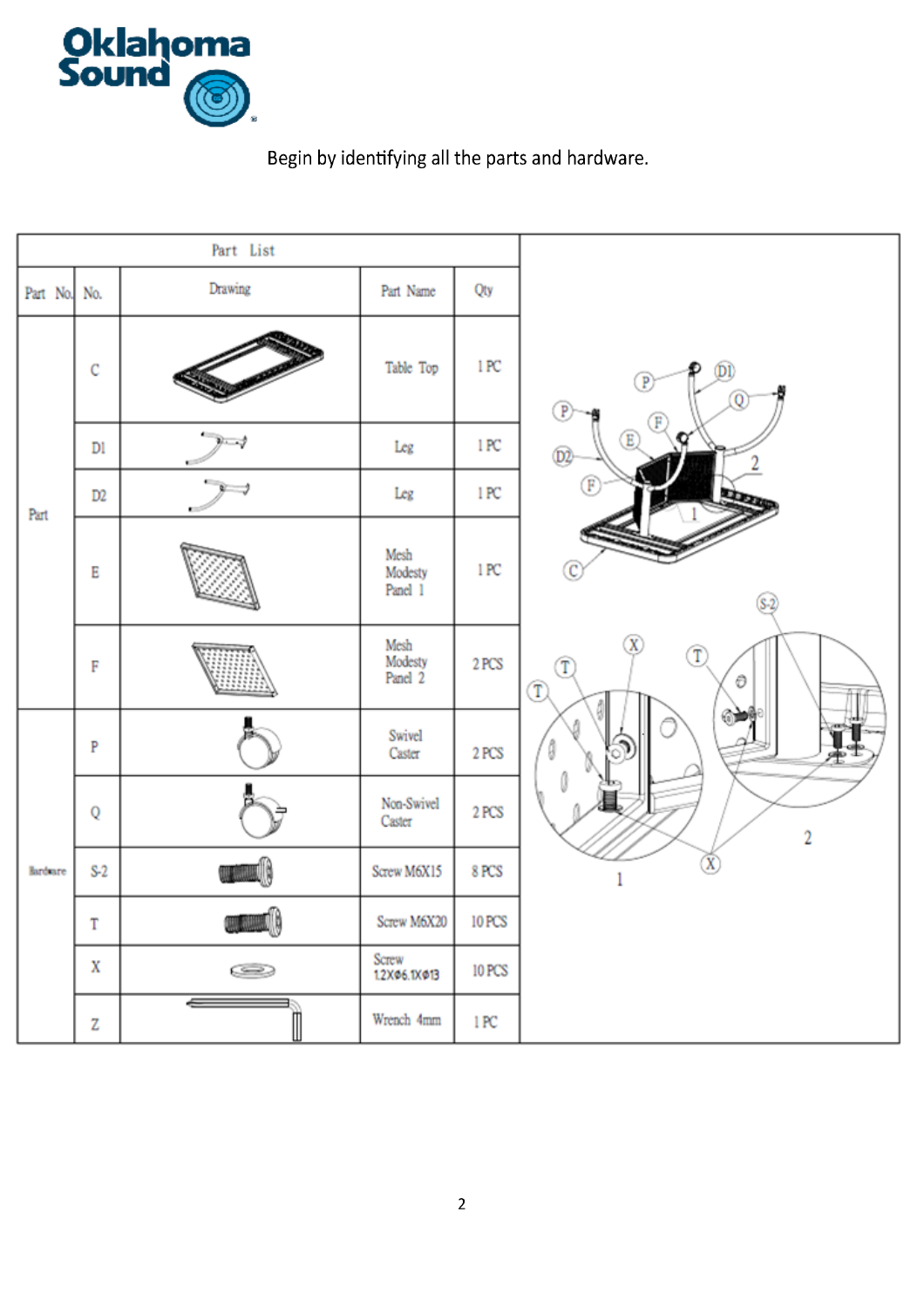

### Step  $1:$

Identify the desk surface (Part C) and lay it down on a clean soft surface, Identify the leg assembly(Part D1& D2) and align the two holes on the leg's mounting plate with the two holes on the frame of the desk as illustrated below with the #2. Be sure that the legs are protruding towards the outer edge of the desk. Use two bolts(Part S-2) and two washers(Part X) to attach the leg assembly in place.

# Step 2:

Identify the smaller mesh modesty panel (Part F) and align the two holes on the straight edge of the panel (not the angled edge) with the two holes on the leg assembly (Part D1&D2). Use two bolts(Part T) and two washers(Part X) to attach panel with the leg assembly. It's important that the finished side of the mesh panel is facing outwards.Use the provided allen key to tighten the bolts.

# Step 3:

Idetify the long mesh modesty Panel (Part E) and align the three holes on the (long) edge of the panel with the holes on the cross bar of the desk(Part C). Then align the two holes on the short end of the mesh modesty panel(Part E) with the two holes on the smaller mesh modesty panel(Part F). Use two bolts(Part T)and two wshers(Part X)to attach them together

#### Step 4:

Identify the two remaining casters and attach them to the bottom of each leg by inserting the caster stem into the embedded nut in each leg. Use provided wrench to tighten properly. Be sure to attach the non-locking caster (Part P) to the leg closer to mesh panel as shown.